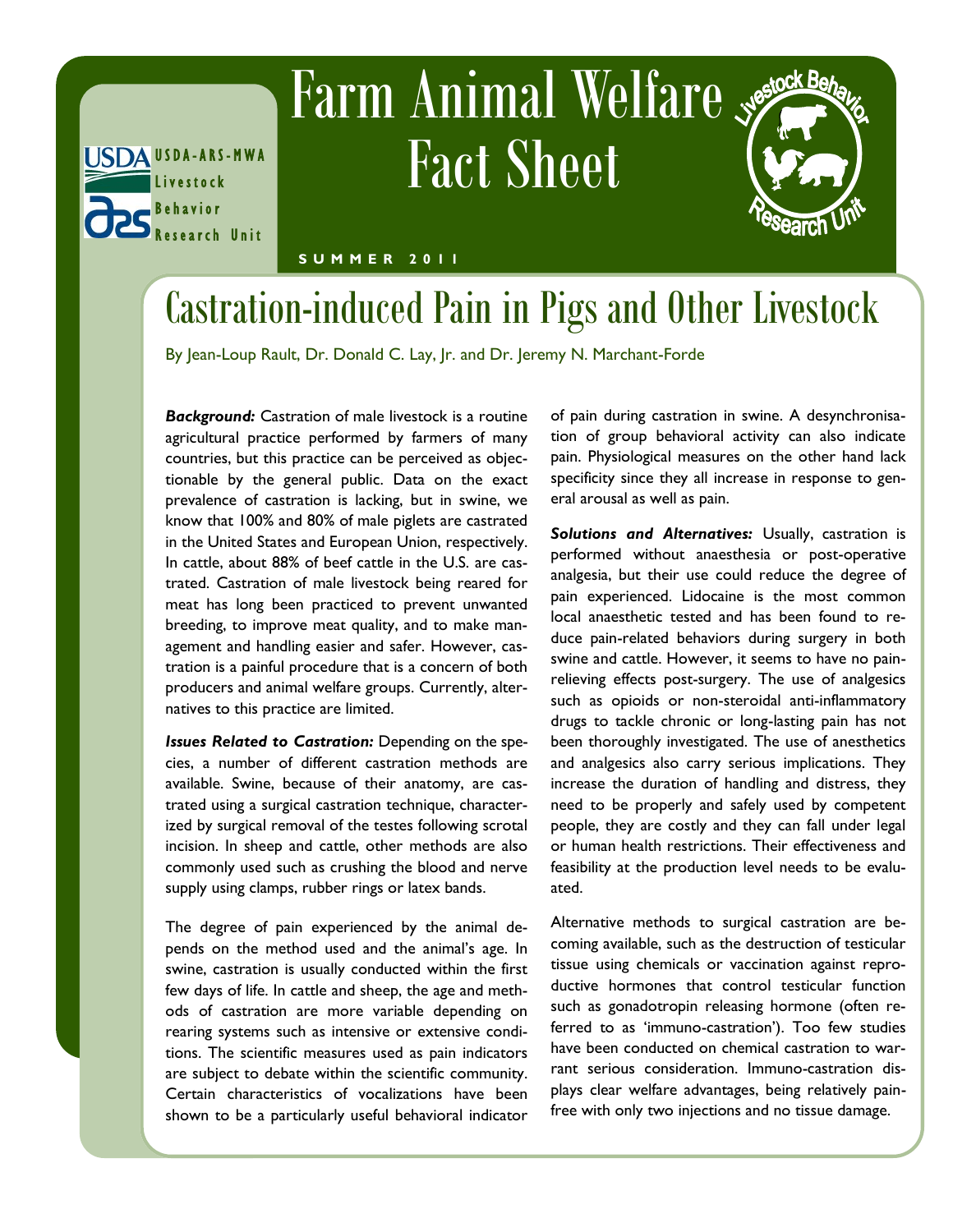However, because immuno-castrated males act similarly to intact males until the second vaccination, more research is needed regarding the welfare implications of housing essentially intact males in large groups.

Strategies for raising intact animals should be assessed. Indeed, some countries such as the U.K. and Ireland do not castrate swine (0-2%), but slaughter at a younger age. However, meat from some intact male pigs is known to develop 'boartaint', an unpleasant odor and flavor of the meat product mostly attributable to the presence of sex hormone derivatives (androstenone and skatole). This challenge could be addressed by slaughtering market hogs at a lighter weight, or by genetic selection and modification of nutrition to reduce the amount of androstenone and skatole produced.

*Recommendation:* The data indicate that in all species, castration is a painful procedure, regardless of age. New scientific measures to assess pain should be developed that are specific to pain and not just measures of general stimulation in order to more clearly identify procedures which are less

painful. It is common belief that the younger the age at which the procedure is carried out, the lower the pain and distress suffered by the animal. Nonetheless, further research is warranted regarding the development of the neonate's nervous system to understand pain perception and possible increased pain sensitivity (hyperalgesia) later in life.

With a better understanding of pain related to castration, the use of analgesics deserves much greater attention. To be effective, both in adoption by the industry and in maximal pain relief for the animal, analgesics must be developed that combine an easy and safe route of administration with an efficacy that ideally covers the duration over which pain is likely to be experienced. However, it is important to consider that the use of analgesics generates an additional cost to the producer.

As alternatives, such as immuno-castration or the rearing of intact males, become more prevalent, the need for castration will diminish. Development of painless alternatives to castration would be a profound improvement to animal welfare in light of the ubiquitous nature of the practice.

### Bibliography

#### This Fact Sheet summarizes:

Rault, J.L., Lay Jr., D.C., Marchant-Forde, J.N. (2011) Castration-induced pain in pigs and other livestock. *Appl. Anim. Behav. Sci.* **In Press.**

#### Further Reading:

- AVMA 2010 American Veterinary Medical Association Policy on Swine Castration. [http://www.avma.org/](http://www.avma.org/issues/policy/animal_welfare/tail_docking_swine.asp) [issues/policy/animal\\_welfare/tail\\_docking\\_swine.asp](http://www.avma.org/issues/policy/animal_welfare/tail_docking_swine.asp) accessed 12th July 2010
- Bretschneider, G., 2005. Effects of age and method of castration on performance and stress response of beef male cattle: A review. *Livestock Prod. Sci.* **97:** 89 -100.
- Carroll, J.A., Berg, E.L., Strauch, T.A., Roberts, M.P., Kattesh, H.G. 2006. Hormonal profiles, behavioral responses, and short-term growth performance after castration of pigs at three, six, nine, or twelve days of age. *J. Anim. Sci.* **84:** 1271-1278.
- Cohen, R.D.H., King, B.D., Thomas, L.R., Janzen, E.D. 1990. Efficacy and stress of chemical versus surgical castration of cattle. *Can. J. Anim. Sci.* **70:** 1063-1072.
- Cronin, G.M., Dunshea, F.R., Butler, K.L., McCauley, I., Barnett, J.L., Hemsworth, P.H. 2003. The effects of immune- and surgical-castration on the behavior and consequently growth of group-housed, male finisher pigs. *Appl. Anim. Behav. Sci.* **81:** 111-126.
- Fredriksen, B., Furnols, M.F.I., Lundstrom, K., Migdal, W., Prunier, A., Tuyttens, F.A.M., Bonneau, M. 2009. Practice on castration of piglets in Europe. *Animal* **3:**  1480-1487
- Haga, H.A., Ranheim, B. [2005.](http://journals.cambridge.org/action/displayFulltext?type=6&fid=6278596&jid=ANM&volumeId=3&issueId=11&aid=6278592&fulltextType=RA&fileId=S1751731109004728#ref13) Castration of piglets: the analgesic effects of intratesticular and intrafunicular lidocaine injection. *Vet. Anaesth. Analg.* **32:** 1-9.

Kluivers-Poodt, M., Hopster, H., Spoolder, H.A.M., 2007. Castration under anaesthesia and/or analgesia in